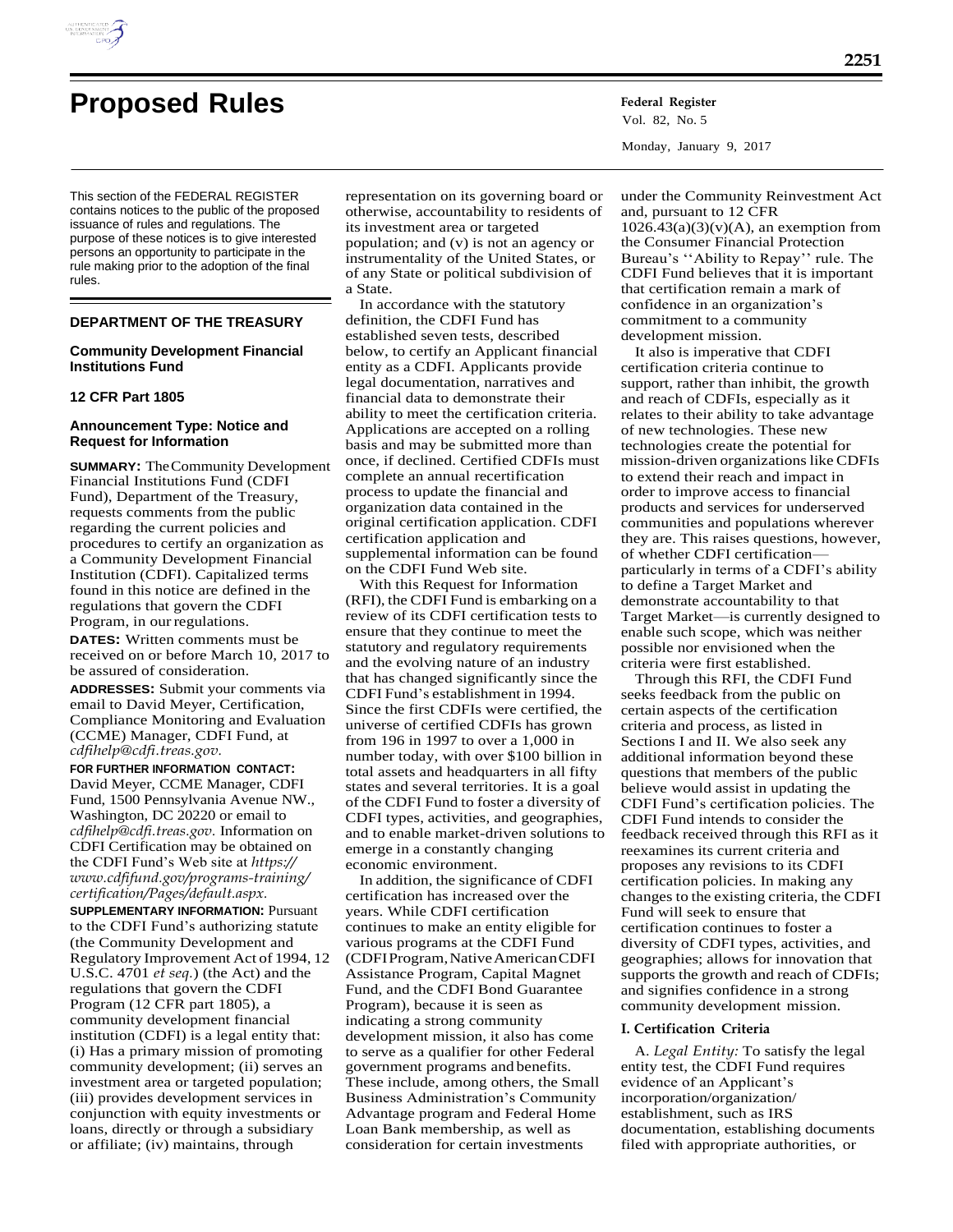charter numbers for Insured Depository Institutions and Credit Unions at the time of certification application.

1. The statute does not indicate how long an organization must be in existence to be considered a ''person (other than an individual).'' Should there be a minimum period of time an organization should be in existence before applying forCDFI certification? If so, how long? If not, why not?

2. Is there additional documentation, beyond an organization's establishing documents filed with State jurisdictions, that should be accepted to demonstrate that an organization is a legal entity?

B. *Primary Mission:* The statute states that a CDFI must have ''a primary mission of promoting community development,'' but specifies few criteria for meeting that test. The CDFI Fund currently allows Applicants for certification to meet this test by providing board-approved organizational documents that demonstrate that the Applicant has a primary mission of promoting community development along with a narrative statement describing how the Applicant's mission is consistent with the CDFI Fund's and a brief description of Financial Products offered. Insured Credit Unions that have received a Low Income Designation from the National Credit Union Administration are deemed to have met this criterion by virtue of their designation.

1. Should the currently required board-approved documentation and narrative statement be sufficient to demonstrate an Applicant's primary mission, or should the CDFI Fund apply a more prescriptive primary mission test? For example, should the CDFI Fund provide a more explicit, possibly quantitative, definition of what it means to ''promote community development'' that Applicants would be required to meet? If so, what should be the definition and what test should be applied? Are there criteria that the CDFI Fund should not consider and why?

2. Should there be different standards for meeting the primary mission test for nonprofit versus for-profit organizations, particularly for-profits that are not Insured Depository Institutions? If so, what different standards should be applied?

3. What evidence can the CDFI Fund use to confirm an Applicant's adherence to a stated community development mission? For example, how can the CDFI Fund distinguish between an organization that is fully committed to a community development mission and one that targets the same communities or populations as a CDFI and claims a

community development mission, but whose actions do not demonstrate intent to create community development and/ or are predatory in nature?

4. To what extent should the CDFI Fund evaluate the Financial Products and/or Financial Services offered by an Applicant to determine its ability to meet the primary mission test? What test would the CDFI Fund apply in any such evaluation of Financial Products and/or Financial Services?

5. Currently, by statute,Depository Institution Holding Companies wishing to be certified as CDFIs must provide documentation that their parent, Subsidiaries, and Affiliate organizations collectively meet the primary mission test. Should the CDFI Fund also make this a requirement for Non-Regulated CDFIs, for example, a Non-Regulated for-profit financial institution? Why or why not?

C. *Financing Entity:* Insured Depository Institutions and Credit Unions are deemed to automatically meet this criterion. Non-Regulated CDFIs must demonstrate that they engage in direct financial activity (*e.g.,*  the provision of Financial Products, Financial Services, and Development Services) as reflected on financial statements and executed notes, and must dedicate a predominance of their assets to Financial Products, Development Services, and/or similar financing.

1. The CDFI Fund does notcurrently define the term ''predominance,'' but in practice accepts a plurality of assets as meeting this criterion. Should the term ''predominance'' be defined more specifically, and if so, how?

2. Should entities that provide less than a plurality of financing activity ever be considered FinancingEntities? If so, under what circumstances and is there a minimum level of activity that should be required?

3. Currently, the amount of assets and staff time dedicated to financing activities are used to measure the level of a CDFI's financing activity. How else could a CDFI's level of financing activity be measured?

4. For Non-Regulated CDFIs, is the current ''predominance of assets'' test appropriate, or should alternatives or additional considerations be permitted?

5. Should Non-Regulated CDFIs be permitted to include the financing or Financial Services activity of a missiondriven Subsidiary as part of the assessment of the parent CDFI's financing activities?

6. Should Non-Regulated CDFIs be permitted to rely upon the financing or Financial Services activity of a parent CDFI as part of the assessment of the

Subsidiary's or Affiliate's financing activities?

7. Should an organization applying for CDFI certification be required to transact a minimum number or dollar amount of loan or equity investments to be considered a financing entity? Should the Applicant be required to have at least one or more years of loan or equity investment origination? If so, what should those rules be?

8. Should an organization that only services loans or Equity Investments or has very few transactions be considered a financing entity?

9. Should certified CDFIs be required to offer loans or Equity Investments each year, in order to maintain certification status?

10. Currently, non-arms-length transactions do not contribute to meeting the financing entity criteria. For example, transactions made with Subsidiaries and/or Affiliates are not considered to be arms-length transactions. Should some transactions with Affiliates be permissible as evidence of an organization being a financing entity? If so, which ones? How should an ''arms-length transaction'' be defined?

11. Should Applicants be required to disclose the expected amount and types of lending that may be made to Affiliates and Insiders in their certification applications? Should such transactions be limited as a condition of certification? Why or why not?

12. CurrentCDFIProgramregulations use the term ''similar financing activities'' in its definition of the term ''Financial Products.'' How should the CDFI Fund determine what is included in ''similar financing activities?''

D. *Serves an Investment Area or Targeted Population:* Applicantsfor certification must identify the Investment Area(s) and/or Targeted Population(s) they intend to serve as their Target Market.

1. Threshold Target Market Test: Although no threshold level of service is indicated in the statute or regulation, current CDFI Fund policy requires that an organization must serve at least one eligible Target Market and must direct at least 60 percent of all of its Financial Product activities to one or more eligible Target Market to qualify for certification. In general, both the number and dollar amount of the organization's Financial Product activities should be at least 60 percent of all of its Financial Product activities in the most recent fiscal year. If an organization does not meet the 60 percent threshold in terms of either number or dollar amount of transactions (but not both), the organization can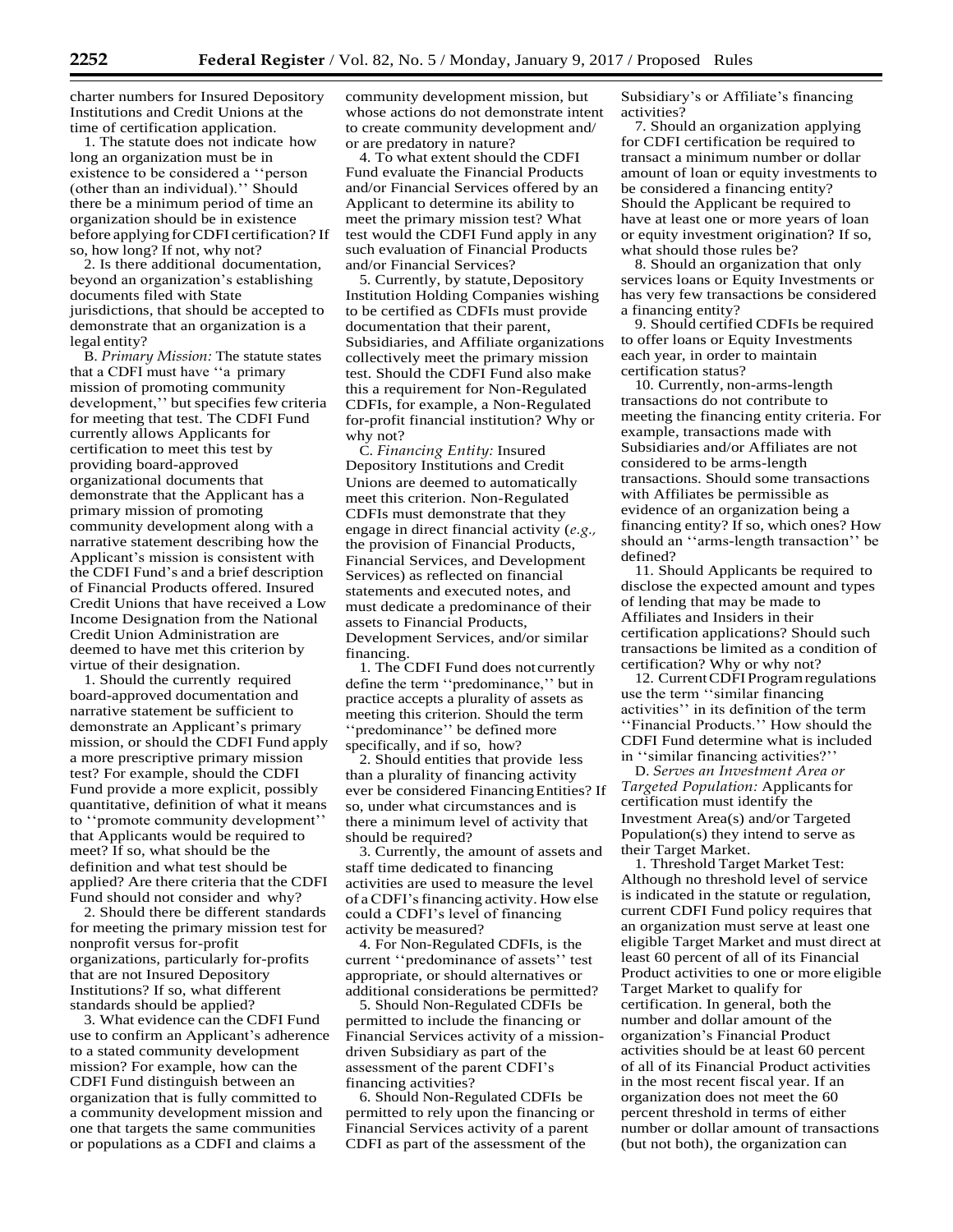provide an argument as to why the figure is less than 60 percent and the CDFI Fund reserves the right to accept or reject the explanation.

a. Is the current standard that 60 percent of a CDFI's Financial Product activities must be in qualified Target Markets the right standard? If not, what percentage of transactions should be in and/or to a qualified Target Market to demonstrate that an organization serves that Target Market and why?

b. Should there be different thresholds for different institution types (*i.e.,* Insured Depository Institutions and Credit Unions, nonprofit loan funds, and venture capital funds)?

c. The CDFI Fund currently relieson self-reported summary data submitted by Applicants to demonstrate that they meet the Target Market threshold test. Should statistical sampling of transactions be required to establish a current baseline of activity and document the Target Markets that they are serving?

d. The August 31, 2015 Interim CDFI Program Regulations added the provision of Financial Services as a means of demonstrating that an applicant serves a Target Market. However, the CDFI Fund does not currently have a method of recognizing or applying the provision of Financial Services toward the current 60 percent threshold test for certification. In addition to the level of Financial Products provided by an Applicant, how should an Applicant receive credit for the provision of Financial Services toward meeting any threshold test? How should this be measured? If an Applicant requests credit for providing Financial Services, should there be a separate minimum level of Financial Products that must be provided by the Applicant?

e. The CDFI Fund currently first considers an Applicant's financial activity during its most recent fiscal year in determining whether it meets the threshold test. Is this the appropriate time period to consider, or should a longer period of time be considered? If so, should the applicant be required to meet the threshold in each year of the test, for a time period, or should an average be considered? Should the CDFI Fund consider an Applicant's portfolio of loans outstanding?

2. Investment Areas: The statute requires that an Investment Area must meet at least one of the economic distress criteria (poverty rate greater than 20 percent; Median Family Income (MFI) at 80 percent or below specific MFI benchmarks; unemployment rate 1.5 times the national average) and has significant unmet needs for Financial

Products and Services, or is wholly located within an Empowerment Zone or Enterprise Community.

a. The CDFI Fund's current practice is to define Investment Areas that are composed of one or more units of geography that meet certain distress criteria. Units include but are not limited to counties, census tracts, and Indian Reservations. Should the CDFI Fund change this practice? If so, how?

b. Currently the CDFI Fund allows Investment Areas to be composed of a set of contiguous geographic units that may include a small portion of units that individually do not qualify as Investment Areas. Should the CDFI Fund continue this practice, or should all units within the Investment Area meet the Investment Area qualifications?

3. Targeted Populations: Targeted Populations include Low Income Targeted Populations (LITP) and Other Targeted Populations (OTP) for a specific geographic unit. LITP, for a specified geographic unit, by statute includes individuals whose family income (adjusted for family size) is 80 percent of the area MFI (for metropolitan areas). LITP in non-Metropolitan Areas is the greater of 80 percent of the area MFI; or 80 percent of the statewide non-Metropolitan Area MFI. The CDFI Fund currently includes, for a specific geographic unit(s), African-Americans, Hispanics, Native Americans, Native Alaskans, Native Hawaiians, and Other Pacific Islanders among the groups automatically considered eligible for an OTP Target Market. Applicants are permitted to seek OTP recognition for other populations by demonstrating that the group lacks access to capital.

a. Should the Targeted Populations be expanded to automatically accept more specifically defined Other Targeted Populations that are eligible for other Federal programs that support economic development in Low-Income communities? If so, which ones and why?

b. CDFIs currently are approved to serve Targeted Populations within a defined geographic unit at below and up to a national level. Should all Applicants proposing to serve Targeted Populations be approved to serve such Target Markets nationally?

4. National Target Markets:Currently, in order to be certified with a Target Market national in geographic scope, CDFIs need to show that they have conducted their financing activities broadly across the variously defined regions of the country, (*e.g.* Northeast, West, Midwest, South, Southeast, etc.)

a. Given that it is unlikely that most CDFIs that work broadly across the nation will complete transactions in every State every year, how can organizations demonstrate that they serve a national Target Market, whether for an Investment Area or for a Targeted Population? Should there be a certain minimum geographic dispersion of actual investments?

b. Some CDFIs serve multiple markets that are part of a multi-State region or are comprised of geographically unconnected markets. When should the CDFI Fund recognize these practices as constituting a national Target Market?

E. *Development Services:* A CDFI directly, through an Affiliate, or through a contract with another provider, must have a track record of providing Development Services in conjunction with its Financial Products and/or Financial Services. Development Services means activities undertaken by a CDFI, its Affiliate or contractor that promote community development and shall prepare or assist current or potential borrowers or investees to use the CDFI's Financial Products or Financial Services. For example, such activities include, but are not limited to, financial or credit counseling; homeownership counseling; and business planning and management assistance.

1. Should the CDFI Fundmore explicitly define Development Services? If so, how should it be defined?

2. Should the CDFI Fund require CDFIs to provide a corresponding Development Service for each Financial Product and Financial Service?

3. Should a certified CDFI be required to offer each Development Service each year to maintain certification status?

F. *Accountability:* The CDFI Fund currently requires that a CDFImaintain accountability to its Target Market through representation on its governing board and/or advisory boards. Prior to recent changes in the regulation, a CDFI could demonstrate accountability through other mechanisms such as focus groups, community meeting, and/or customer surveys.

1. What percentage of aCDFI's board members should satisfy accountability rules? Should different percentages apply to different types of boards, *i.e.*  governing vs. advisory boards?

2. Is representation on an advisory board sufficient to demonstrate accountability?

3. Should CDFIs be able to demonstrate accountability through means other than board membership? If so, how?

4. Is a business plan and a stratified, statistically significant random sample